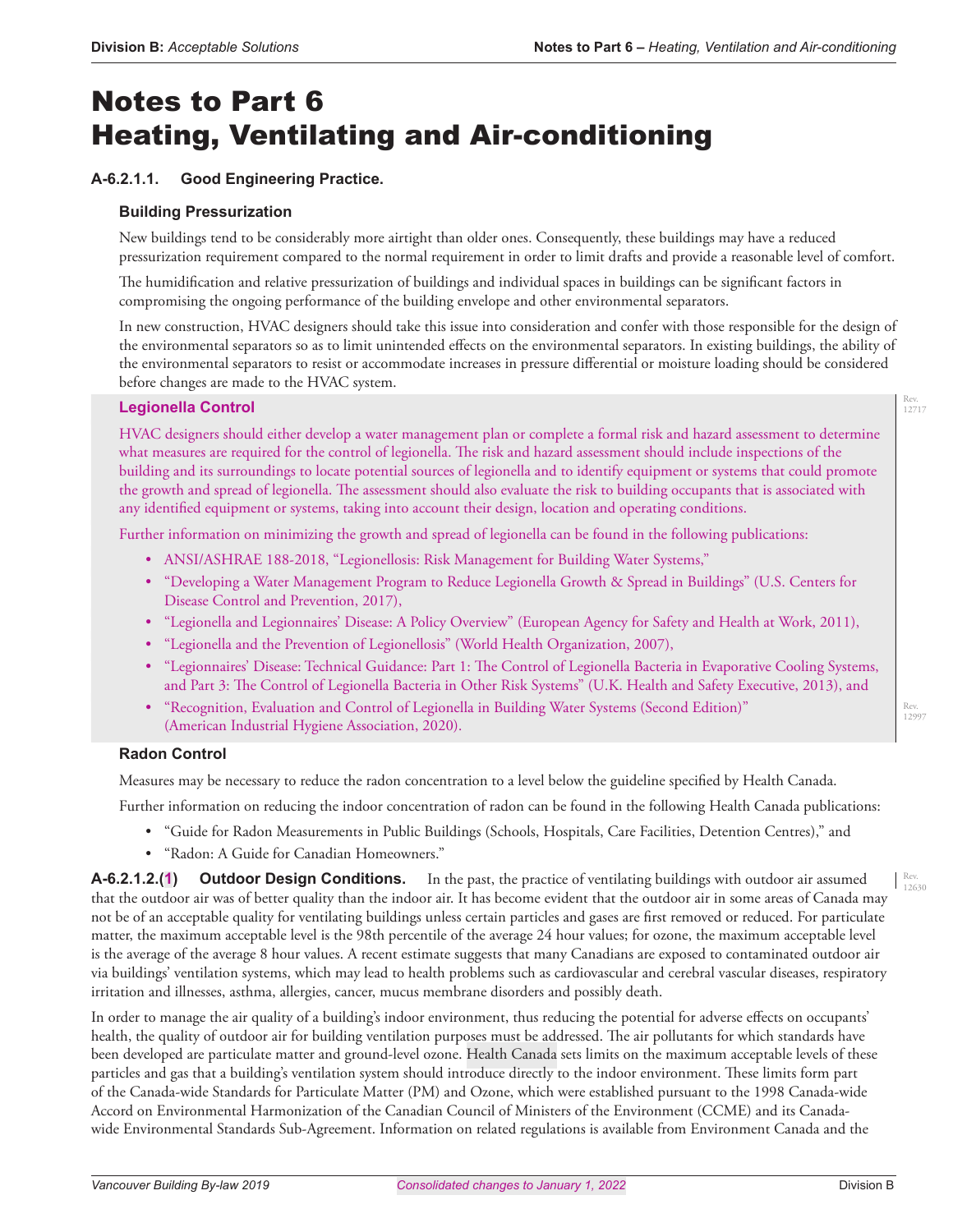provincial/territorial ministries of the environment. A database of particle measurements for certain Canadian locations is available from the National Air Pollution Surveillance Network (NAPS), which is run by Environment Canada in conjunction with the provinces and territories. (See Subsection 1.3.2. for contact information for CCME, Environment Canada and NAPS.)

**A-6.2.1.4. Structural Movement.** This Article is intended to remind designers and installers of mechanical systems of one aspect of the "good engineering practice" referred to in Article 6.2.1.1.

In determining how to accommodate structural movement, there are two important principles to bear in mind:

- The prime concern of the Building By-law is the safety of people in and around the building, as opposed to protection of the mechanical systems and equipment.
- The nature of the accommodation will vary with the type of movement being considered, taking into account particularly how often the movement is likely to be encountered over the life of the building.

For example, a gas line supported on columns that also support a crane must be installed in such a way that the movement of the columns, which occurs many times daily, does not cause the lines to break, thus creating a hazard. Even if the gas line installation could somehow be designed to break in a non-hazardous manner, it would hardly be recognized as good engineering practice if movement that occurs so frequently could disrupt the operation of the mechanical system.

On the other hand, earthquakes occur far less frequently and it would not be surprising to have a non-critical mechanical system fail as a result of an earthquake. However, even in this situation, the failure must occur in a manner that does not create a hazard to building occupants. For example, heavy mechanical equipment should be properly anchored so that it does not topple on building occupants during an earthquake. The design of the anchors should take into account accelerations consistent with the seismic data given in Appendix C for the location of the building. Part 4 provides guidance on the calculation of the loads such equipment would exert on the building structure during an earthquake; these same loads can be used in designing the anchors.

Some mechanical equipment can be an important component of post-disaster life safety systems. In these cases, the measures needed to accommodate the movements caused by an earthquake become even more critical since failure of the equipment would not be acceptable.

Clearly, complying with this requirement will, in most cases, necessitate close coordination between the mechanical designer and the structural designer.

For additional information on the types of structural movement that may be encountered, see Article 4.1.3.5., Sentence 4.1.3.3.(2) and Subsection 4.1.8.

**A-6.2.1.6.(1) Installation – General.** Ducts or pipes without dampers or valves are generally not considered to constitute "equipment" and are therefore not subject to this requirement.

**A-6.3.1.1.(4) Ventilation Air Supplied to Suites.** The indirect supply of required outdoor ventilation air to normally occupied spaces through corridor pressurization or other indirect systems is not permitted.

**A-6.3.1.2.(1) Ventilation and Venting of Crawl Spaces and Attic or Roof Spaces.** The cross-reference to Part 5 pertains to unconditioned and unoccupied crawl spaces, and attic or roof spaces, which are effectively within the building envelope. That is, unconditioned and unoccupied attic or roof spaces are located between the roof deck and roofing above, and the insulation, air barrier system and vapour barrier below. Unconditioned and unoccupied crawl spaces are located between the ground cover below and the insulation, air barrier system and vapour barrier above. Venting of these spaces has implications for the performance of the building envelope rather than having direct effects on indoor conditions. The ventilation of conditioned or occupied crawl spaces and attic or roof spaces must comply with Part 6.

The requirements in Part 5 are stated in terms of loads that must be resisted rather than in terms of building elements. Thus, the By-law user will not find explicit references in Part 5 to crawl spaces, or attic or roof spaces. Part 5 makes reference to the need for venting environmental separators, i.e.,the dissipation of heat or moisture.

Sentence 6.3.1.2.(1) requires that crawl spaces be ventilated either by natural (above-grade only) or mechanical means. High moisture levels within the crawl space can lead to problems such as the formation of mould, lifting of flooring or long-term damage to structural components.

Crawl space ventilation cannot be expected to correct moisture-related problems caused by other factors like inadequate surface drainage from the foundation walls or improper protection against moisture from the ground. These conditions must be properly addressed so that crawl space ventilation can meet its intended objectives.

Several factors favour the use of mechanical ventilation rather than reliance on natural drafts. Local conditions, such as areas with high water tables, may dictate the need for mechanical ventilation to remove excessive moisture.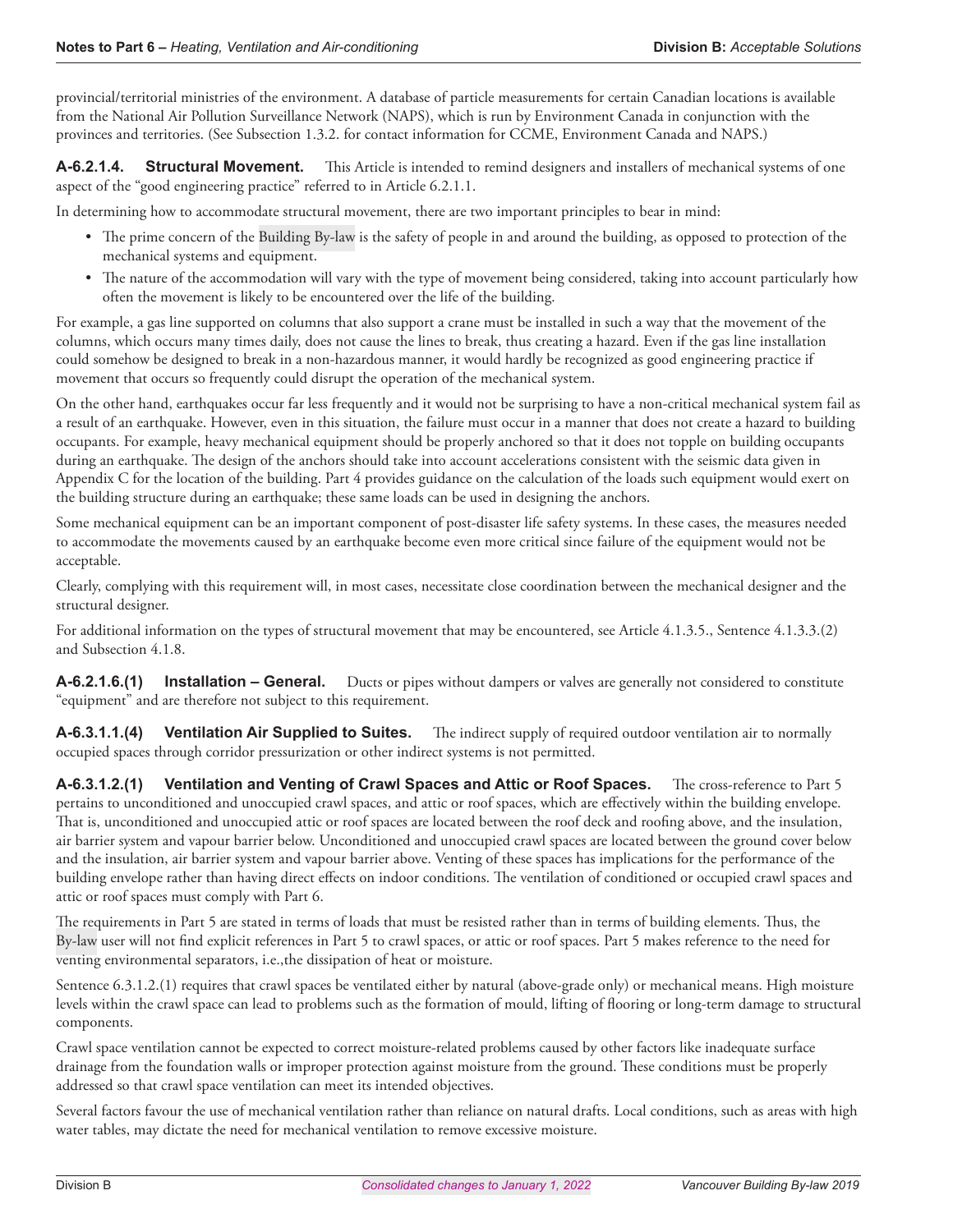Crawl spaces should be maintained at a negative pressure relative to the conditioned area above to prevent the migration of moisture into occupied areas. This can be achieved through the use of an exhaust fan and relying on air transfer through floor penetrations, such as pipes.

**A-6.3.1.4.(1) Storage Garages.** Car dealership showrooms are not considered as storage garages.

**A-6.3.1.4.(2) Ventilation of Storage Garages.** Storage garages are ventilated to protect occupants from exposure to carbon monoxide and other vehicular exhaust fumes. In certain cases, such as small two- or three-bay storage garages that are used for occasional vehicle storage, and where occupants are not present, carbon monoxide or nitrogen dioxide monitoring devices may be omitted if the ventilation system is interlocked with a local light switch or other controls to ensure continuous system operation whenever the area is occupied. In any event, the ventilation system capacity must be designed to limit the concentrations of carbon monoxide or nitrogen dioxide at or below the prescribed values.

#### **A-6.3.1.6. Indoor Air Contaminants.**

#### **Contaminants of Concern**

Indoor air can contain complex mixtures of contaminants of concern such as formaldehyde, legionella, mould and emissions from building materials. While some contaminants may be knowingly introduced – as in the case of processing and manufacturing environments – others may be unintentionally released into indoor environments. "Industrial Ventilation: A Manual of Recommended Practice for Design," published by the ACGIH, and the "Exposure Guidelines for Residential Indoor Air Quality," published by Health Canada, are useful references on the control of contaminants in industrial workplace environments and residential settings, respectively. These and other guidelines and manuals should be interpreted while keeping in mind the settings and purposes for which they were developed compared to those to which they will be applied. Note that such documents do not necessarily consider the interactions between various contaminants.

#### **Minimizing the Growth and Spread of Bio-contaminants**

Bio-contaminants, such as bacteria, mould, mildew, fungi, viruses, and pollen, can thrive or be spread by sources like drain pans, spray-water air-washers, contaminated filters, poorly maintained cooling coils, water incursion into ductwork, high humidity and stagnant water, potentially causing a wide range of adverse health effects including respiratory allergic reactions, asthma, and diseases ranging from influenza to legionellosis.

Some of the control measures are as follows:

- a) Air-handling equipment should be accessible for the maintenance of filters, cooling coils and condensate drain pans located below the cooling coils. Access doors should be large and easy to open to facilitate thorough and regular maintenance.
- b) If moisture is added to building ventilation air to maintain humidity levels in a designated range, humidifiers that inject steam or water vapour into central air-handling units or main supply ducts are normally used. Injection nozzles should not be located in air-handling unit plenums or ductwork that is insulated with internal fibrous lining. If the lining becomes wet, conditions conducive to the growth and spread of bio-contaminants will result.
- c) HVAC systems that generate condensate or introduce liquid water into the airstream in the ducts require adequate drainage of excess water and, in some cases, a means of capturing air-entrained water droplets. These measures reduce the potential for bio-contaminants, including legionella, to proliferate in stagnant water and for water droplets containing bio-contaminants to be introduced into the airstream and contaminate the indoor environment. (See also Article 6.3.2.2.)

The above only addresses features of an HVAC system that can help to minimize the growth and spread of bio-contaminants. Even more important than these features is a program of regular maintenance and cleaning of those portions of the system where such growth is likely to occur.

**A-6.3.1.7.(2) Commercial Cooking Equipment.** Refer to the City of Vancouver's Kitchen Ventilation Guidelines for further information. Included is information on Design Considerations for Development Permit, Vancouver Coastal Health policy, checklists for inspections, and requirements for maintenance. This guideline is available on the City of Vancouver website.

**A-6.3.1.7.(3) Commercial Cooking Equipment.** The termination is also to be designed to the satisfaction of the Director of Planning. Where there is a canopy or awning, the discharge should be located above the canopy or awning. The exhaust and make-up air locations should be determined respectful of existing discharge, make-up air, operable window, and door locations of neighbouring properties.

In some cases, the Director of Planning may not approve exhaust or make-up air wall terminations on street frontages. Wall terminations should be located where they have the least impact on nearby properties, suites, amenity areas, the public realm, windows, and building design. Generally, roof terminations are preferred and wall terminations should be located in the lane.

Rev. 12717

Rev. 12717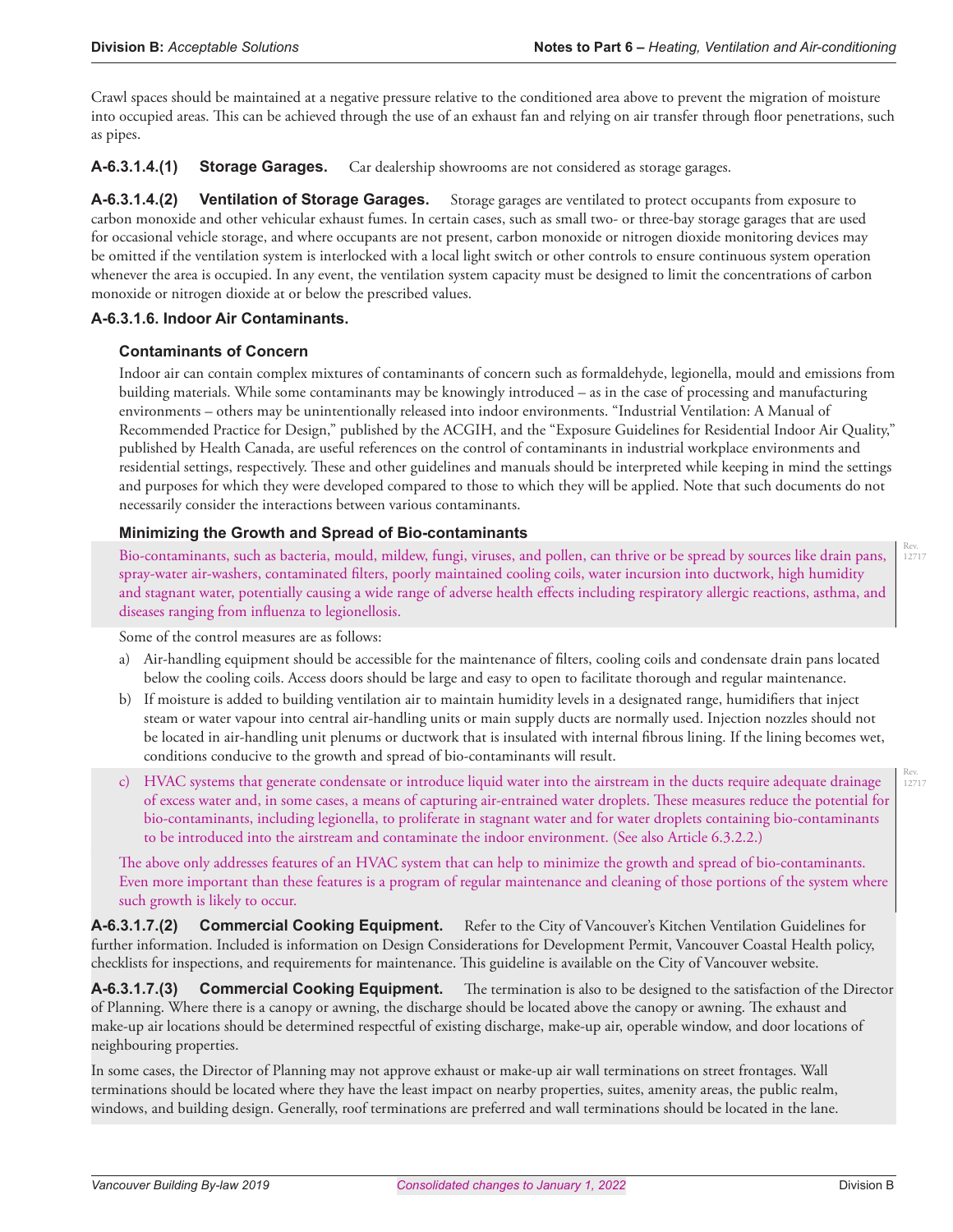Rev. 12717

**A-6.3.1.7.(4) Ecologizers and Alternative Technologies.** It is not the intention of the Article 6.3.1.7.(2) to prohibit technologies other than ecologizers. Other technologies that are capable of demonstrating an equivalent or better level of performance to devices listed to ULC-S647, "Standard for Exhaust Cleaning and Recirculation Assemblies for Commercial and Institutional Kitchen Exhaust Systems," may be permitted at the discretion of the Chief Building Official provided that an *acceptable* technical demonstration of performance has been provided as part of a building permit submission. Such devices must also comply with all applicable metro Vancouver regulations related to air emissions, odour, and low level ozone.

**A-6.3.2.2. Stagnant Water in Drain Pans.** It is important to eliminate stagnant water as it can promote the proliferation of disease-causing microorganisms, such as legionella.

Of particular concern is the potential for legionella bacteria in water to become airborne in water droplets or mist that can be inhaled by humans or can contaminate other water sources or systems.

**A-6.3.2.5. Duct Coverings and Linings.** The TIAC "Mechanical Insulation Best Practices Guide" is a comprehensive source of information on the selection, installation and proper use of thermal insulation materials. (Note that Section 4 of this Guide is not included in the scope of this Note as it contains information on proprietary products, which are not within the mandate of the By-law.)

**A-6.3.2.10.(5) and (6) Exhausting to Garages.** A frequent practice in the design of ventilation systems serving buildings which have associated parking garages is to discharge exhaust air from the building to the garage in order to reduce the cost of heating the garage or reduce the length of the exhaust ducts. However, this practice entails a certain amount of risk since, when the exhaust system is not running, stack effect may turn the exhaust outlets into intakes and exhaust fumes (including carbon monoxide) can be drawn from the garage into the building. Incorporating a backdraft damper at the exhaust outlet provides some additional protection but backdraft dampers are generally not regarded as being very reliable. Therefore this practice is only permitted in very limited circumstances.

**A-6.3.2.10.(6)(b) Air Contaminants.** For the purpose of Clause 6.3.2.10.(6)(b), washroom exhaust air is not considered to contain contaminants that would adversely affect the air quality in the storage garage.

**A-6.3.2.10.(7) and (8) Exhaust Ducts Connected to Laundry-Drying Equipment.** Clothes dryers are a major cause of fires in buildings often due to a build-up of lint in the system, which then ignites or obstructs the venting or ventilation. Proper cleaning and regular maintenance of lint traps is directly proportional to the ease of access to the lint traps. It is therefore important to ensure that lint traps in multiple installations of laundry-drying equipment are installed in such a way as to allow easy access for inspection, maintenance, repair and cleaning.

**A-6.3.2.10.(12)(b) Operation Diversity Factor.** The operation diversity factor has to be assessed for each specific application. Good engineering practice (See Article 6.2.1.1.) design guidelines can provide information on the subject. Figure A-6.3.2.10.(12)(b), which originates from ASHRAE handbooks, provides an example of factors that can be used for general applications.



EC02010A

**Figure A-6.3.2.10.(12)(b) Operation diversity factor**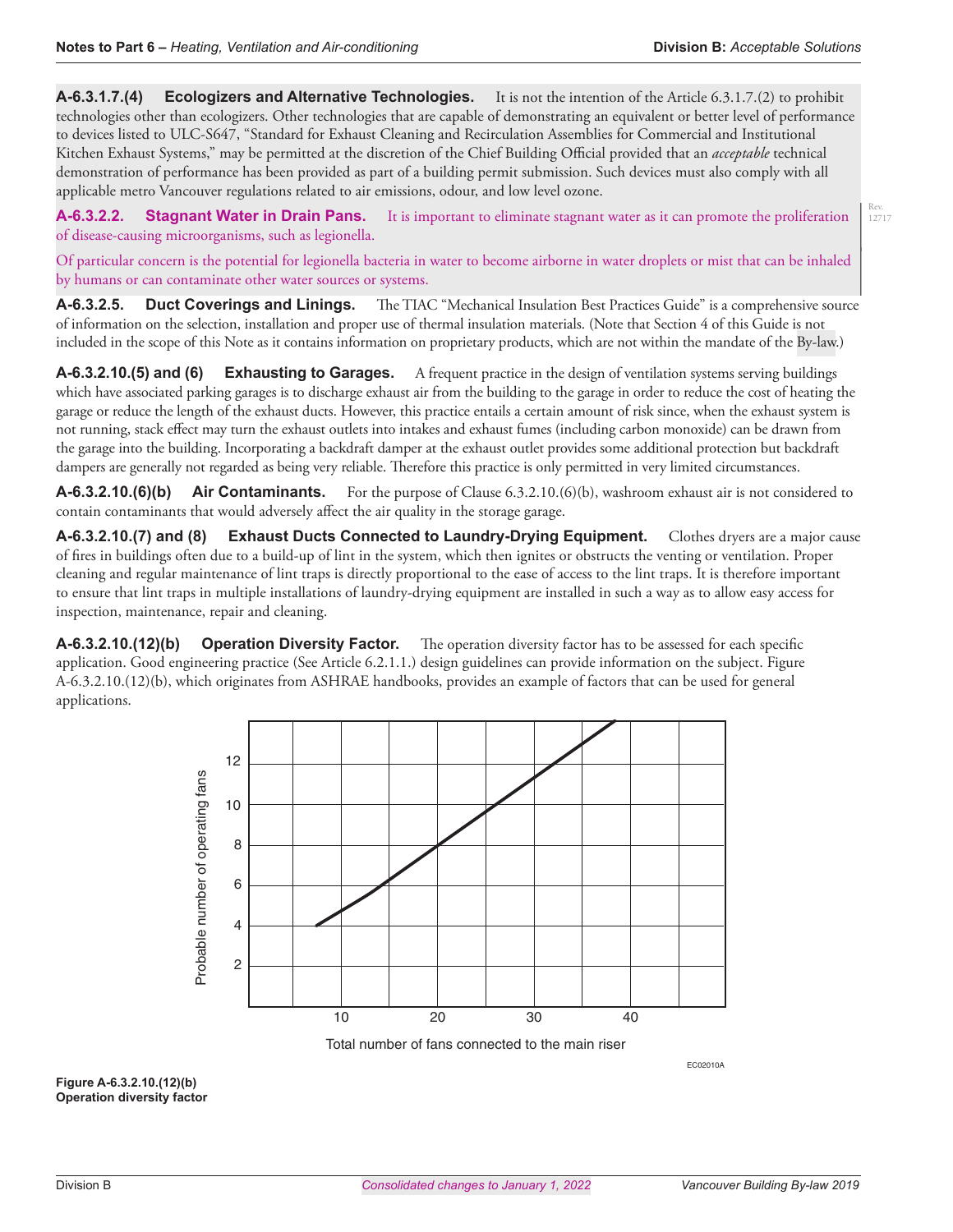Rev. 12717

**A-6.3.2.15.(6) and (7) Minimum Distances.** Ensuring adequate distance between the air discharge locations of evaporative heat rejection systems and certain outdoor spaces and building components minimizes the potential for contamination of the air of occupiable spaces. For example, if a building's ventilation air intake were located too close to an air discharge location of an evaporative heat rejection system, warm discharge air and associated drift, which could contain biological contaminants, could be introduced to the indoor environment through the air intake.

The minimum distances stated in Sentences 6.3.2.15.(6) and (7) may need to be increased where warranted by local conditions such as prevailing winds, adjacent structures, or special processes being carried out, any of which would make further analysis necessary. (See also Sentence 6.3.3.1.(2).)

**A-6.3.2.15.(11) Assessment of System and Make-up Water.** The chemical characteristics of the water in the evaporative heat rejection system and of the make-up water should be assessed to select a suitable water treatment system.

**A-6.3.2.16.(2) Prevention of Water Stagnation.** Common strategies to prevent water stagnation include flushing, providing an inactivity drain, and periodic activation even with no load.

**A-6.3.3.1.(2) Requirement for Venting.** Sentence 6.3.3.1.(2) requires that vented products of combustion from appliances be discharged a minimum distance away from certain outdoor spaces and building components in cases where the vented products could contaminate the air of occupiable spaces. These minimum distances may need to be increased due to local conditions such as prevailing winds, adjacent structures, special processes being carried out, specific contaminants or effluent discharges, all of which would require further analysis.

"Occupiable outdoor spaces" refers to areas that could be occupied for a duration of more than fifteen minutes at any time, but does not include maintenance spaces. Occupiable outdoor spaces are located adjacent to an indoor space and are considered to be an extension of this indoor space: e.g. main entries, balconies, patios, decks, green roofs and other public assembly areas. Although sidewalks and driveways are mentioned in the provision, these areas are not considered as occupiable outdoor spaces since they are used as transport routes to and from the building, and people are not expected to remain there for extended periods of time.

The requirements of Sentence 6.3.3.1.(2) are not meant to override similar requirements found in the installation standards referenced in Article6.2.1.5. that address identical situations.

**A-6.5.1.1.(3) Temperature of Exposed Piping.** Normally piping carrying steam or high-temperature hot water at pressures above atmospheric (corresponding temperature 100°C or above) will be insulated to reduce heat losses as an economy measure. Abovea temperature of approximately 70°C, however, a bare pipe can cause a burn to human flesh coming in contact with the pipe. If pipes above this temperature are normally out of reach of all persons other than maintenance personnel or are properly guarded, it would be expected that no insulation would be needed for public safety.

## **A-6.9.1.2.(1) NFPA Publications Pertaining to the Heating, Ventilating and Air-Conditioning of Spaces Containing Hazardous Gases, Dusts or Liquids.**

NFPA 30, "Flammable and Combustible Liquids Code"

NFPA 30A, "Motor Fuel Dispensing Facilities and Repair Garages"

NFPA 32, "Drycleaning Plants"

NFPA 33, "Spray Application Using Flammable or Combustible Materials"

NFPA 34, "Dipping, Coating, and Printing Processes Using Flammable or Combustible Liquids"

NFPA 35, "Manufacture of Organic Coatings"

NFPA 36, "Solvent Extraction Plants"

NFPA 40, "Storage and Handling of Cellulose Nitrate Film"

NFPA 51, "Design and Installation of Oxygen-Fuel Gas Systems for Welding, Cutting, and Allied Processes"

NFPA 51A, "Acetylene Cylinder Charging Plants"

NFPA 55, "Compressed Gases and Cryogenic Fluids Code"

NFPA 61, "Prevention of Fires and Dust Explosions in Agricultural and Food Processing Facilities"

NFPA 68, "Explosion Protection by Deflagration Venting"

NFPA 69, "Explosion Prevention Systems"

NFPA 85, "Boiler and Combustion Systems Hazards Code"